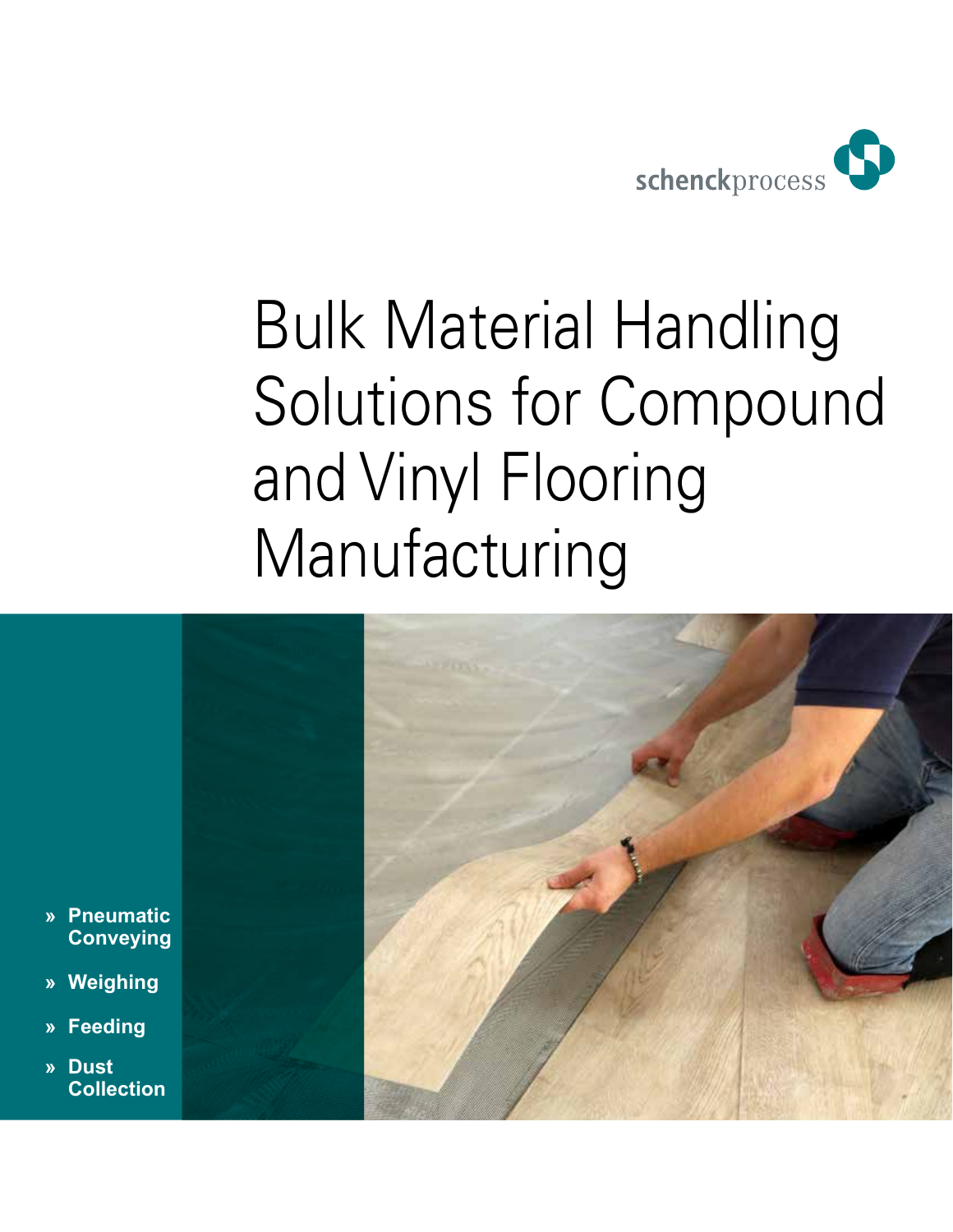#### **Serving the Flooring Industry**

Schenck Process has a successful portfolio of serving and supporting engineered flooring manufacturers. With expertise in pneumatic conveying, weighing, feeding, and dust collection, we have designed and manufactured dry ingredient material handling and air filtration systems for some of the most well known brands in the carpet and specialty flooring industries.

We convey, collect, weigh and feed dry bulk materials such as PVC, calcium carbonate, titanium dioxide, and other minor ingredients to your process equipment for creating precision product mixes, compounded pellets, and extruded sheets. Our enhanced dilute phase conveying systems efficiently and accurately transfer raw materials to loss-in-weight feeders that precisely deliver ingredients to your extrusion lines. Schenck Process dense phase conveying systems provide gentle transfer of product mixes to your forming lines with little degradation of your valuable products. For managing heavy dust loads Schenck Process has a wide range of dust collection and central vacuum systems equipment.

### Compound Flooring Process





#### **MechaTron® Feeders**

Volumetric and gravimetric feeding

- Highly accurate systems reduce product loss
- Complete disassembly from the non-process side speeds cleaning and maintenance
- Feed rates up to 1,100 ft<sup>3</sup> per hour

#### **SacMaster® Bulk Bag Discharge System**

Bulk bag frame for full bag emptying

- Posi-flow agitation to eliminate material bridging and promote full bag emptying
- Two agitation and two pivoting paddles for full bag support
- Modular design for easy system customization and compatibility

#### **AVR/AVRC filters (air vent round)** Circled bodied pulse jet filter

- Bottom removal filters capable of handling heavy dust loads
- Designed for vacuum, pressure and combination vacuum/pressure bulk pneumatic receiving and dust collection systems
- Handles low air volumes and higher pressure applications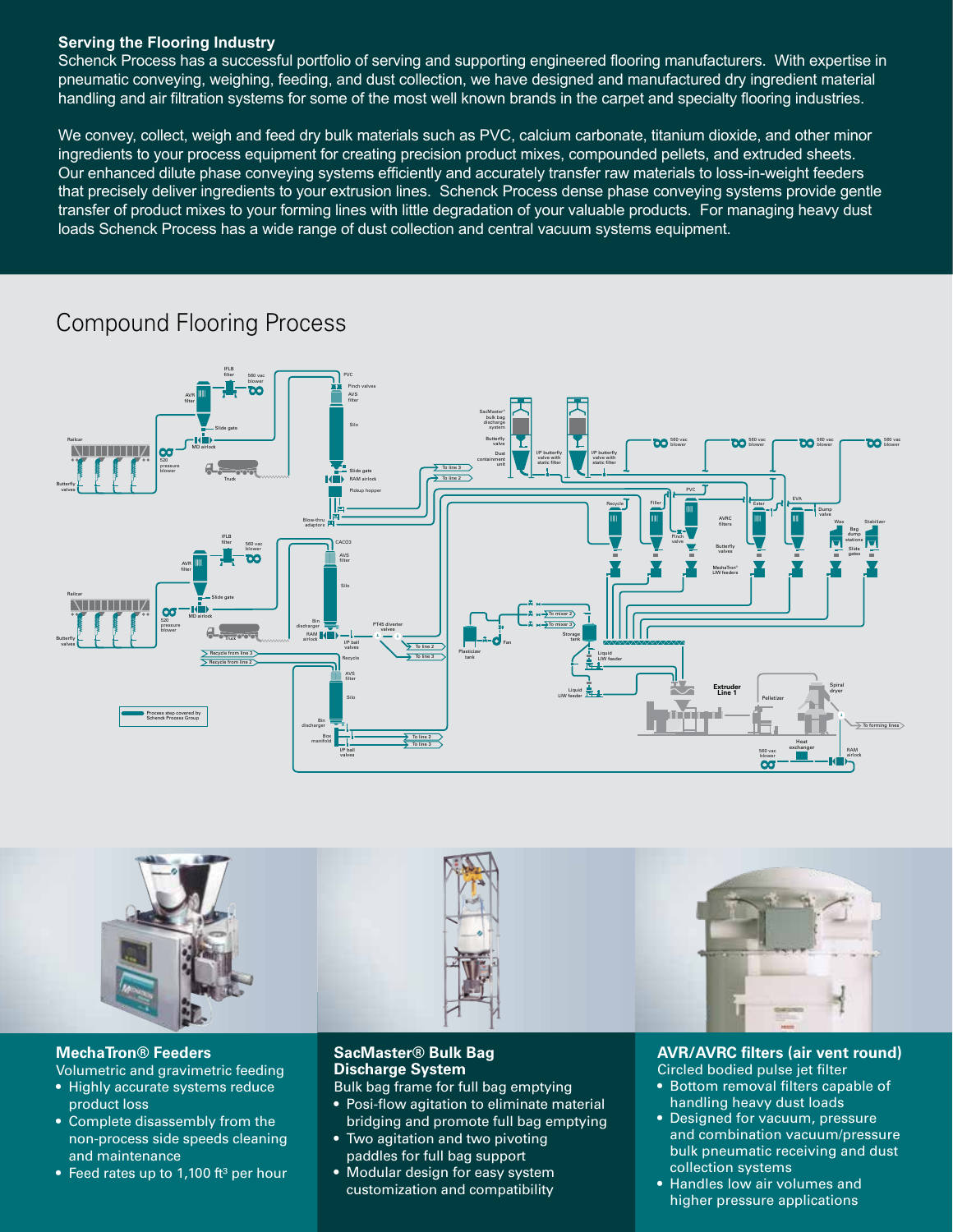#### **Project Management**

At Schenck Process, everything we do is centered on customer satisfaction. We strive to make your equipment and systems robust and efficient. Our project management teams become an extension of your business with a direct line of communication to the many resources within the Schenck Process global network. Your Schenck Process team will take command of the design/build process from the project kick-off all the way to process commissioning. From start to finish, our teams are dedicated to meeting your business goals.

#### **Process Controls**

Our Process Controls Group has been entrusted to control processes for some of the world's most recognizable brands. We have been building customized controls for over 40 years and our engineers have an intimate knowledge of industrial processing and production. Our in-depth experience provides field proven solutions.

### LVT Flooring Process





#### **Round Airlock Multi-Duty (RAM)**

- Universal airlock for rugged service • Ideal for pressure or vacuum dilute phase conveying systems
- Offers a high degree of accuracy
- TS4 packing gland seal provides superior performance

**MCF PowerSaver** 

- Industrial air filtration • Operates with medium-pressure cleaning air (7-9 psig)
- Total filter area available exceeds 23,000 ft² (7,000 m²)
- Cleaning capacities over 250,000 CFM

#### **Bag Dump Station** Manual emptying of small bags

- Integral pulse jet filter
- Vacuum or pressure style discharge
- Fully welded exterior and skip welded interior